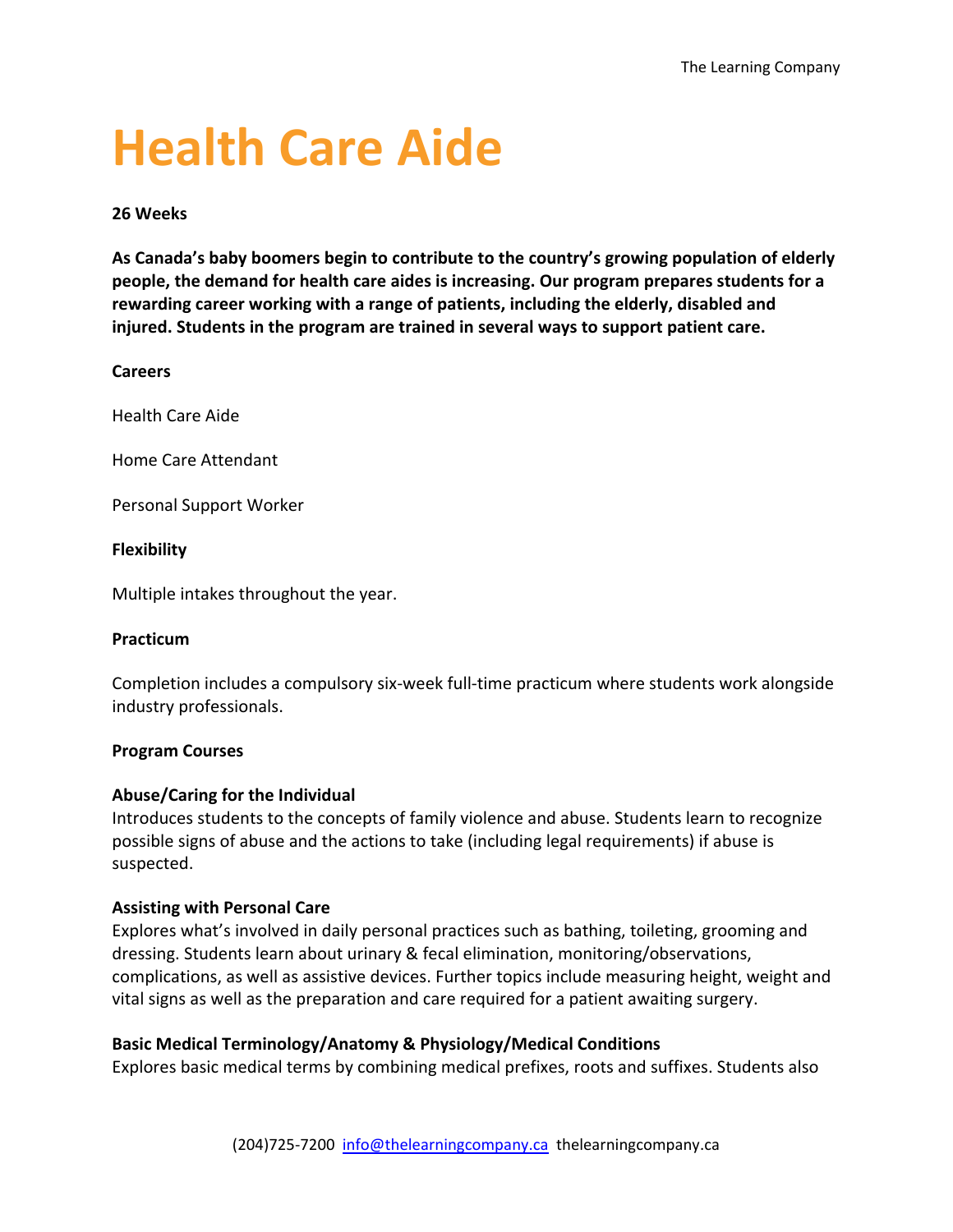study body structure and the functions of the 11 major organ systems. As students move on to medical conditions, they learn about common diseases and disorders of the 11 organ systems.

## **Community Home Management/Meal Preparation**

Develop the skills needed to assist the patient/client with their nutritional needs, dietary requirements/special diets as well as learn proper feeding techniques, household management and household activities. Students have the opportunity to prepare different dietary meals. Enteral Nutrition (tube feeding) and Intravenous Therapy is discussed along with guidelines for assisting patient/client with medications.

#### **Computer Fundamentals**

Provides a basic understanding of common computer applications, helps develop keyboarding skills as well as introduces students to the Windows operating system, including Microsoft Word, Excel, PowerPoint and Outlook. Students also learn to use the Internet and how to manage files and folders.

## **First Aid/CPR/NVCI**

Positions a person to perform chest compressions and the exact process for properly administering the technique, as well as mouth-to-mouth rescue breathing and how to use an AED. The emphasis in Non-Violent Crisis Intervention (NVCI) training is on early intervention and non-physical methods for preventing or managing disruptive behavior. Personal Safety Techniques for staff are also demonstrated and practiced.

## **Ethics & Legalities of the Support Worker**

Explores the goal and main responsibilities of the support worker. Students are introduced to the Canadian health care system and how to manage the stress, time and other challenges faced by healthcare professionals. Students identify the principles of health care ethics and legislation including understanding the patient's/client's rights.

## **Interpersonal Communication Skills**

Explores the importance of communication and interpersonal skills in establishing and maintaining effective relationships with the patients/clients. Familiarizes students with different workplace settings, the individuals that you work with, the care plan process and confidentiality in the workplace.

## **Mental Health/Cognitive Impairment**

Introduces students to common psychiatric and mental health disorders, substance abuse and the various ways that Health Care Aides can support patients or clients living with these disorders. Students learn the differences between confusion, delirium and dementia (e.g. Alzheimer's Disease) and the mental changes that are associated with them. Other related topics include speech, language, hearing, vision disorders, developmental disabilities and the impact these conditions have on the patient and their families.